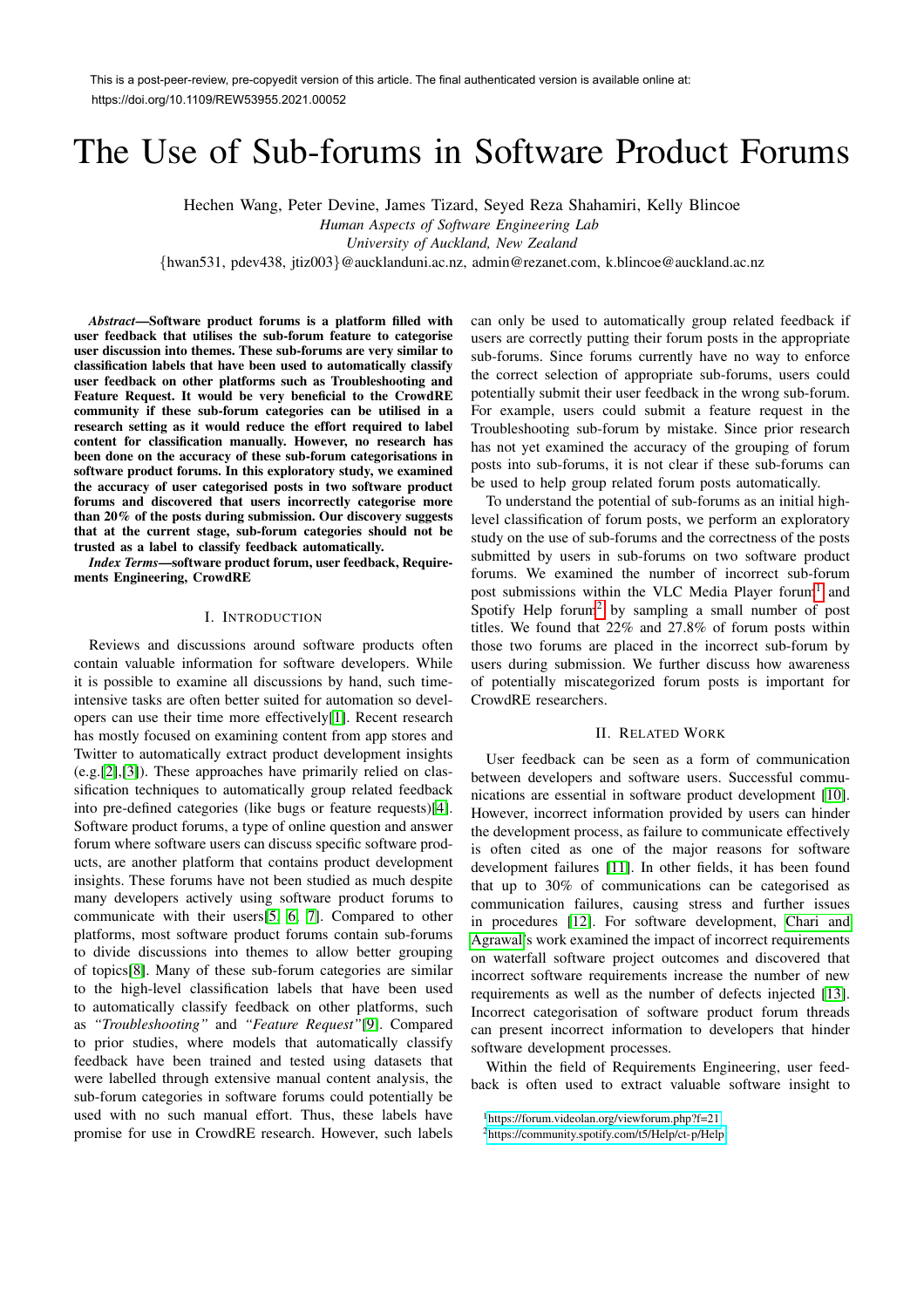developers [7]. Due to the amount of user feedback that is available on platforms such as Google Play Store and Twitter, the task of understanding reviews can no longer be achieved through manual review analysis, raising the need for software user feedback classification to group feedback into software requirement related labels for faster processing [14]. Studies often use platform-specific features, such as ratings and likes from Play Store and Twitter, to help with the classification task [4]. For software product forums, sub-forum categories can be seen as a key feature of the platform, yet to our understanding, no research has studied the accuracy of these categorisations by users. Examining the use of these subforum categories by users in software forums allows us to better understand the platform and present pathways for future research in this area.

## III. DATA COLLECTION

For this study, we chose two popular software product forums to collect our data, the VLC Media Player forum and Spotify Help Forum. These forums were selected since they both cover a wide range of topics from many users over an extended period of time. Both forums have been active for more than five years with more than 100,000 registered users on each forum, and they have a wide range of subforums. From the VLC Media Player forum, we collected all of post titles from two of its sub-forum categories, *Windows Troubleshooting* and *Feature Request* on 03/06/2020. For Spotify Help forum, we collected all of the post titles from six of its sub-forum categories, namely *Accounts*, *Subscriptions*, *Premium Family*, *Premium Student*, *Windows Troubleshooting*, and *Ideas(Feature Request)* on 06/06/2020. Troubleshooting and Feature Request sub-forums were chosen for both forums since they closely resemble high-level classification labels (bug and feature requests) found in similar studies [9]. In addition to those two sub-forums, we also referred to the FAQs for both VLC $3$  and Spotify<sup>4</sup> to examine commonly discussed issues for each software system and discovered that account and subscription issues are heavily discussed on the Spotify forum. Therefore, in addition to the Troubleshooting and Feature Request sub-forums, we also collected post titles from Accounts, Subscriptions, Premium Family, and Premium Student sub-forums to ensure that these popular issues are included in our dataset. In total, we collected 48,053 and 114,887 thread titles from VLC and Spotify Help forums.

#### IV. RESEARCH METHODOLOGY

From our collected data, we randomly sampled a small subset for manual labelling as showing in Table  $\overline{1}$ . The size of our sample set was determined by calculating the population needed to reach at least a 95% confidence level with a confidence interval of 10% [15]. To ensure a balanced sample set where each sub-forum category has the same chance to be sampled, we randomly sampled 2,000 posts from each of the sub-forums collected, resulting in 4,000 posts for VLC

<sup>3</sup>https://www.videolan.org/support/faq.html1

4https://community.spotify.com/t5/FAQs/tkb-p/Spotify-Answers

TABLE I OVERVIEW OF DATA COLLECTION

| Forum          | <b>Sub-Forum Category</b> | #Titles | #Trimmed | Sample |
|----------------|---------------------------|---------|----------|--------|
| <b>VLC</b>     | Windows Troubleshooting   | 42021   | 2000     | 176    |
|                | <b>Feature Request</b>    | 6032    | 2000     | 234    |
| <b>Total</b>   |                           | 48053   | 4000     | 400    |
| <b>Spotify</b> | Accounts                  | 70161   | 2000     | 66     |
|                | Subscriptions             | 19153   | 2000     | 60     |
|                | Premium Family            | 7800    | 2000     | 48     |
|                | Premium Student           | 3641    | 2000     | 68     |
|                | Windows Troubleshooting   | 11796   | 2000     | 75     |
|                | Ideas                     | 2336    | 2000     | 83     |
| Total          |                           | 114887  | 12000    | 400    |

Media Player forum and 12,000 posts for the Spotify Help forum. We then randomly sampled 400 posts for each forum from this dataset for manual analysis to meet the confidence requirement. In total, 800 post titles were manually analysed for this study.

For the creation of the truth set, we conducted Manual Content Analysis to examine the content of each post title within our sample [16]. Two PhD students with deep knowledge in user feedback independently analysed and classified each post title for both the VLC and Spotify data samples. Each coder was presented with a list of categories and a set of post titles. They were asked to examine each post title carefully and then classify the title into a category. For VLC samples, the categories were *Windows Troubleshooting* and *Feature Request*. For Spotify samples, the categories were *Accounts*, *Subscriptions*, *Premium Family*, *Premium Student*, *Windows Troubleshooting*, and *Feature Request*. The categories were chosen to match the sub-forums from which the data were collected, allowing us to examine the accuracy of these subforum categories. This process was performed in three rounds, starting with coding 10% of the post titles together to establish a baseline between coders. Then each coder individually coded the rest of the dataset before meeting up to discuss initial disagreement between coders. Each coder then individually updated their labels before having a final discussion to reconcile disagreements. The intercoder reliability was calculated using Cohen's Kappa since the data was nominal [17]. The ReCal2 tool<sup>5</sup> was used to calculate the Kappa scores  $[18]$ . As shown in Table  $\overline{III}$  there was a strong level of agreement between coders for both datasets since the Kappa values are over 0.8 [19]. When the two coders could not reach an agreement after the final discussion or both coder agreed that the title did not belong to any of the given sub-forum categories, the post was discarded from our truth set. In total, 31 and 12 post titles were discarded from the VLC and Spotify sample set, with 369 and 388 post titles chosen as our truth set for this study. The main reason for disagreements between coders was the ambiguity of the post title, allowing it to fit into multiple sub-forum categories. We then compared our truth set classification of each post title to its originating sub-forum category.

5http://dfreelon.org/utils/recalfront/recal2/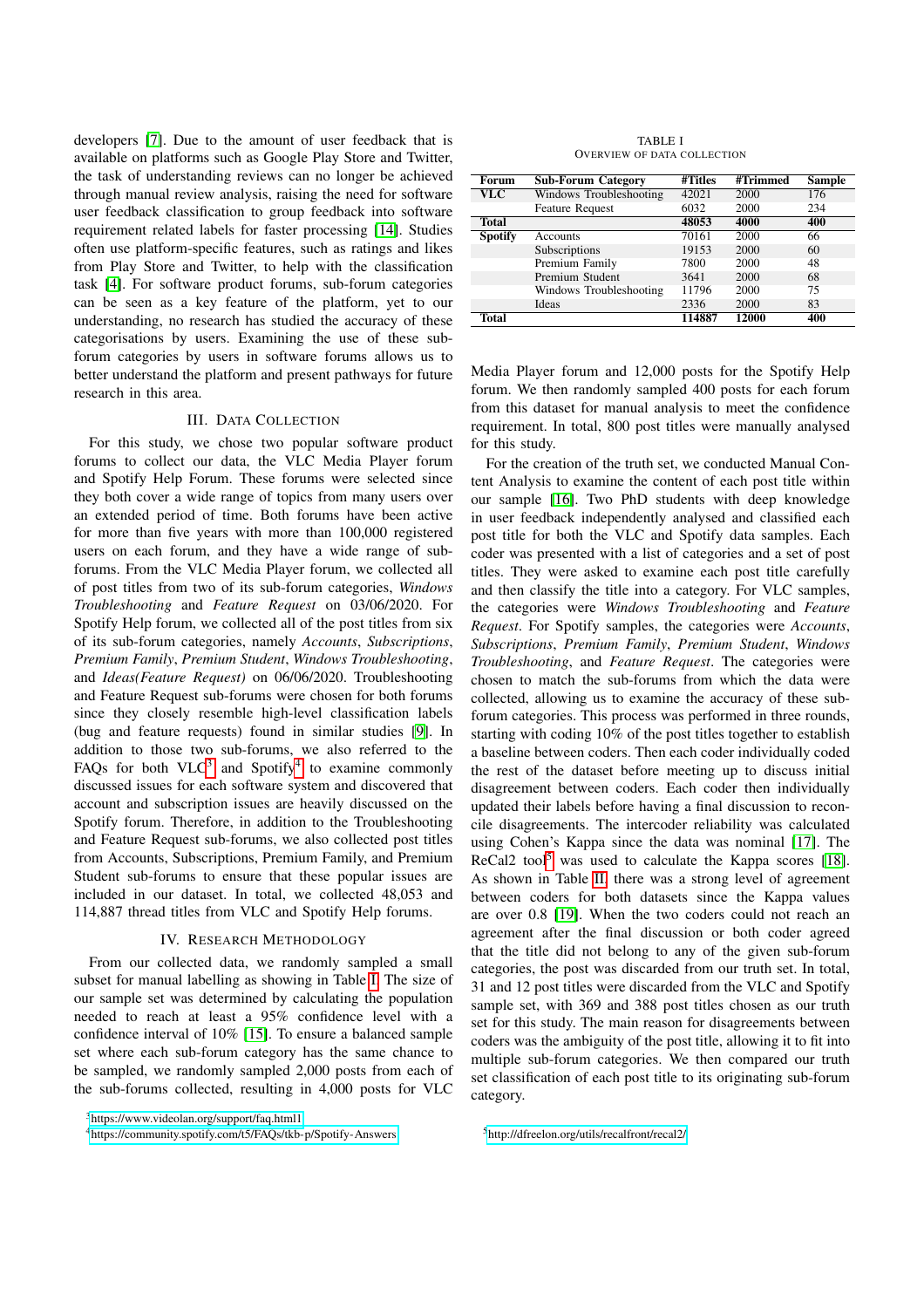| <b>TABLE II</b>               |  |  |  |  |  |
|-------------------------------|--|--|--|--|--|
| <b>INTERCODER RELIABILITY</b> |  |  |  |  |  |

| Data set | Initial   | Reconciled | Cohen's |
|----------|-----------|------------|---------|
|          | Agreement | Agreement  | Kappa   |
| VLC      | 70.9%     | 92.5%      | 84.8%   |
| Spotify  | 84%       | 97%        | 96.4%   |

## V. RESULTS

Table **III** presents the difference between user categorised posts and our truth set classification. We discovered that 22.0% (81) and 27.8% (108) of post titles within our sample set of VLC and Spotify forums were incorrectly categorised by users during post submission. Figure  $\frac{1}{\sqrt{2}}$  hows an example of an incorrectly submitted post by a user on the VLC forum, where a bug report was posted in the feature request forum. Figure  $\boxed{2}$ presents an example where the user is unaware of an existing feature, therefore submitting a feature request. Figures  $\overline{3}$  and 4 present the confusion matrices between the user categorised posts and the truth set classifications for the VLC and Spotify forums. For the VLC Media Player forum, users have posted a good amount of troubleshooting posts on the feature requests sub-forum. For the Spotify forum, account based issues are being submitted to the Premium Family and Premium Student sub-forums.

TABLE III TRUTH SET VS SUB-FORUM CATEGORY

| Forum      | <b>Sub-Forum Category</b> | #User Categorised | $\overline{\text{H}$ Truth Set |
|------------|---------------------------|-------------------|--------------------------------|
| <b>VLC</b> | Windows Troubleshooting   | 210               | 263                            |
|            | <b>Feature Request</b>    | 159               | 106                            |
| Spotify    | Accounts                  | 62                | 32                             |
|            | Subscriptions             | 59                | 79                             |
|            | Premium Family            | 46                | 50                             |
|            | Premium Student           | 68                | 52                             |
|            | Windows Troubleshooting   | 71                | 97                             |
|            | <b>Feature Request</b>    | 82                | 78                             |

| $\bigcirc$ VideoLAN < Forum Home < VLC media player < VLC media player Feature Requests                                                                                                   |
|-------------------------------------------------------------------------------------------------------------------------------------------------------------------------------------------|
| [BUG] Vlc freeze when server is down<br>Post Reply $K = \begin{bmatrix} 1 & 1 \\ 1 & 1 \end{bmatrix}$ Search this topic                                                                   |
| [BUG] VIc freeze when server is down<br>66<br>$\Box$ by<br>With vlc 0.8.5 windows                                                                                                         |
| Vlc freeze when the stream server is downing. The same problem occur when the stream is<br>already finish, but Vlc still connect at server for a while waiting for the breakdown message. |
| The stream is ended, stream server s going down, and vlc client go in loop, consumming 100%<br>of cpu.                                                                                    |
| I encounter already this problem with free (iliad) stream, and can reproduce the similart bug<br>with stream server like Mediabase(Kasenna).                                              |
| Dby<br>66<br>Have you tried 0.8.6? BTW this section of the forum is for feature requests, not for bug<br>reports.                                                                         |



| $\bigcirc$ VideoLAN < Forum Home < VLC media player < VLC media player Feature Requests                                                                                                                                                                                            |    |
|------------------------------------------------------------------------------------------------------------------------------------------------------------------------------------------------------------------------------------------------------------------------------------|----|
| checkbox "Dont show this dialog"<br>Search this topic<br>盎<br>Post Reply K<br>$\frac{1}{2}$ -<br>Q.                                                                                                                                                                                |    |
| checkbox "Dont show this dialog"<br><b>But the company's</b><br>Hello,<br>can you add checkbox to Broken or missing AVI index dialog? When I'm downloading some movie, i open this<br>before it will be downloaded. So it opens this dialog. It will be better with that checkbox. | 66 |
| Re: checkbox "Dont show this dialog"<br>IIRC the dialog behavior will change in VLC 2.1.x release.                                                                                                                                                                                 | 66 |
| Re: checkbox "Dont show this dialog"<br>You can already select "always not repair" in 2.0. preferences (input section)                                                                                                                                                             | 66 |

Fig. 2. Incorrectly categorised post in VLC forum  $\frac{7}{1}$ 



Fig. 3. Confusion Matrix for VLC user submissions

# VI. DISCUSSION

In this section, we describe some of the findings and their implications that emerged from this study.

*1) Sub-forum categories are not always reliable:* With the amount of user feedback available online, recent research has moved towards using automation to better extract software requirements from the large amount of user feedback. Methods for extracting requirements from App Stores and Twitter have found adding meta-data, such as app ratings and text

6https://forum.videolan.org/viewtopic.php?f=7&t=30185  $\frac{7}{1}$ https://forum.videolan.org/viewtopic.php?f=7&t=102139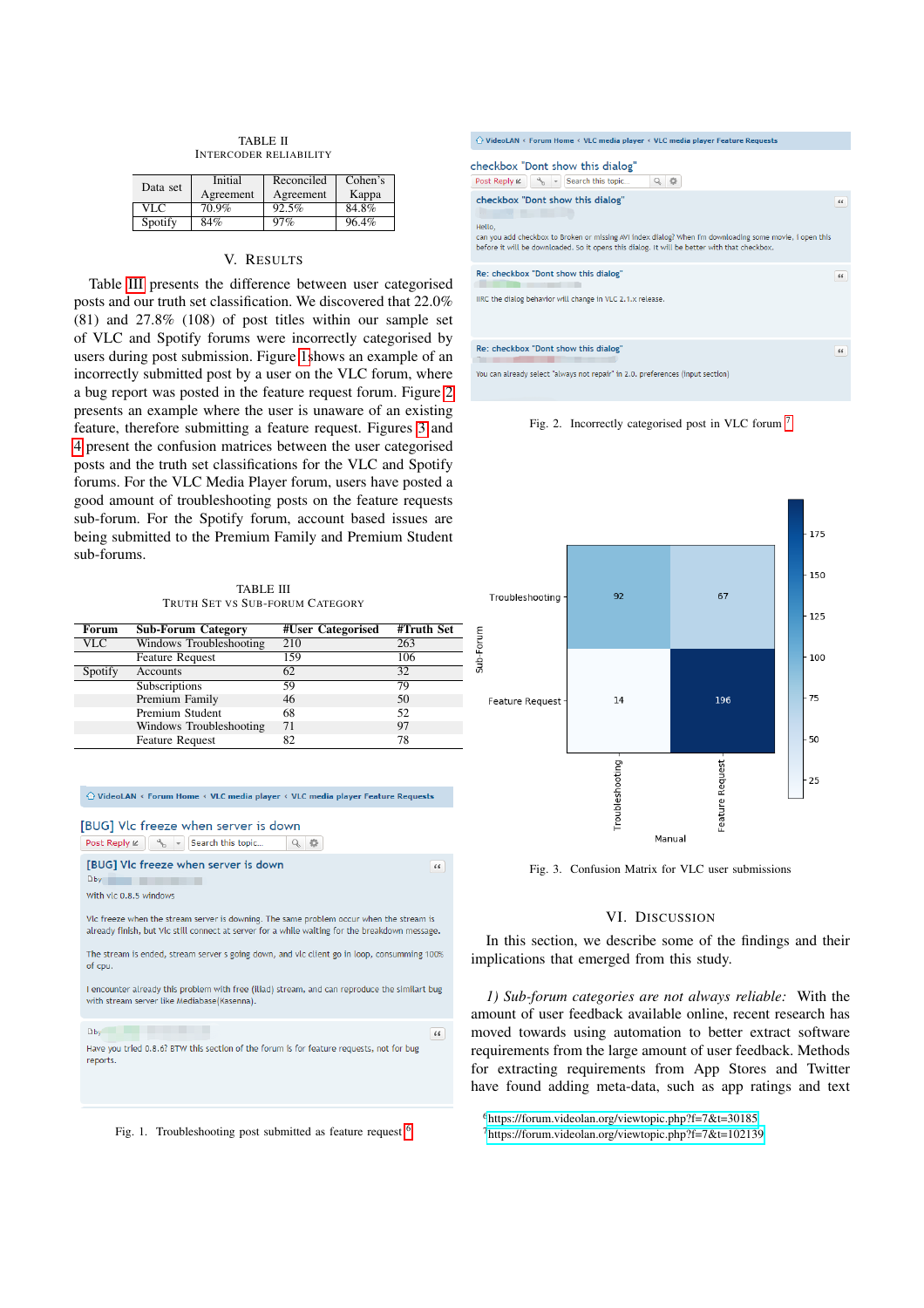

Fig. 4. Confusion Matrix for Spotify user submissions

length, improves the accuracy[20]. Sub-forum categories could be a promising type of meta-data to improve extraction of requirements from online product forums. On the forums we examined, the sub-forum topics share many similarities with high-level classification labels that are often found in related studies. Labels such as *Bug Report* and *Feature Request* are almost identical to the sub-forum categories of *Troubleshooting* and *Feature Request*. Thus, if the sub-forum categories are accurate, they could serve as a high-level classification of requirements without the need for manual labelling and training. However, we found that the sub-forum classifications of posts in software product forums are not always accurate. With over 20% of all posts being submitted in the wrong subforum, any attempts at high-level feedback classification using these categories will require more effort from researchers to ensure that each post selected is correctly categorised. Future CrowdRE research on requirement extraction from online product forums should take care in using sub-forum categories as a feature in any automatic classification attempts. Based on our findings, more research can be done to understand why users are submitting forum posts to incorrect sub-forums. This understanding could also help to devise mitigation strategies to ensure higher accuracy of sub-forum classifications in future posts.

*2) Usability of forums:* About one in every four posts submitted in software forums was submitted in the incorrect sub-forum. This suggests that forums should be improved to make them easier to use.

*Recommendation 1*: Ensure sub-forum topics are distinct and well described. For example, Spotify's subscription ser-

vices are based around Premium monthly plans which offers the choice of Premium, Premium Student, or Premium Family. On the forum, there are sub-forums for Subscriptions, Premium Student, and Premium Family. Since Premium Student and Premium Family are two types of subscriptions offered, there seems to be some confusion on where issues with these types of subscriptions should be posted. It is unclear if issues with a Premium Student subscription, for example, should be posted on the Subscription sub-forum or the Premium Student sub-forum. Ensuring detailed descriptions on what should be posted on each sub-forum as well as ensuring clear boundaries across each sub-forum can better support users in selecting the correct sub-forum for their post.

*Recommendation 2:* Use automation to support users when writing new posts. In both forums, we found that it is very common for senior community members to assist other members. Often, these members will respond to forums posts pointing to similar discussions when users post similar topics as previous posts. Adding features such as automatic duplication detection or sub-forum selection can make the forum much easier to use. Such features would enable users to join the discussion on existing posts or find answers to their questions right away, instead of posting duplicate issues which can flood the forum space. Of course, some requirement prioritisation techniques may currently utilise the number of posts about a particular issue as a way of understanding the scale of the issue. We recommend that if adding duplicate post detection, additional interactive features also be implemented such as a like button or ways for users to indicate that "I have the same issue". This would allow developers to still understand the scale of the issue.

*Benefits to CrowdRE community:* In the context of the CrowdRE community, making software product forums easier to use will enable product improvements to be extracted more efficiently as more posts would be in the correct subforum. Less duplicate topics of discussion would also mean that similar information would be grouped together instead of spread into different posts.

## *A. Threats to Validity*

The main threat to validity for this study is that the findings are derived from only two unique forums. We cannot claim that the results generalise to other software product forums. It is possible that other software product forums have different structures and moderation levels and that the results of this study will not generalise to other online product forums. We chose our two forums from different fields with different forum structures, but future work can validate whether incorrect subforum categories are used on additional forums.

Another threat of this research is that we only examined the post title from each post to manually classify it into the categories. It is possible that the content within the post is different from the post title, which would affect the results of

<sup>&</sup>lt;sup>8</sup>https://support.spotify.com/nz/account\_payment\_help/subscription\_ options/